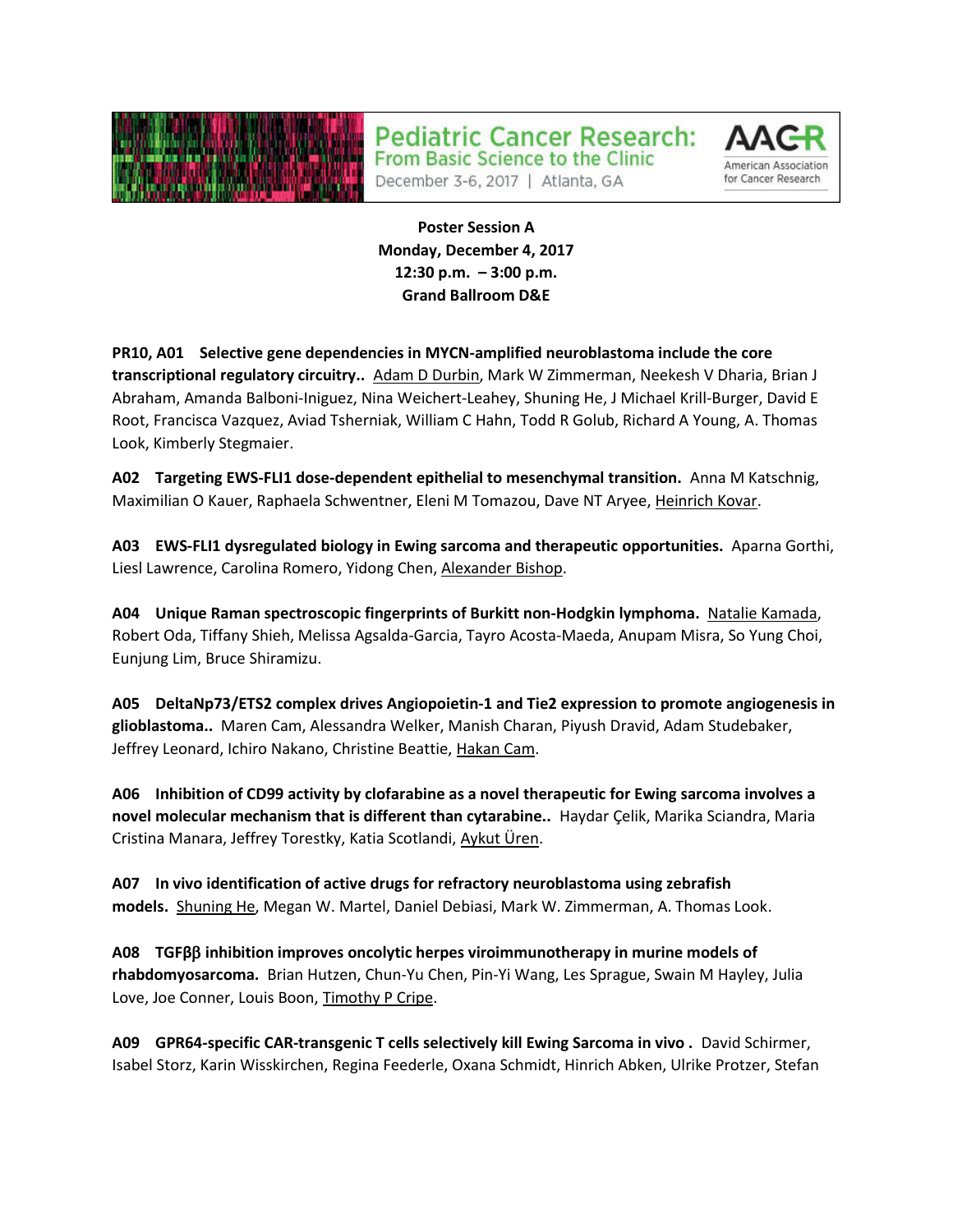Burdach, Guenther HS Richter.

**PR13, A10 Targeting p-TEFb as well as the EWS-ETS-specific transcriptional program in Ewing Sarcoma synergistically block tumor growth .** Tim Hensel, Chiara Giorgi, Oxana Schmidt, Hsi-Yu Yen, Katja Steiger, Simone Fulda, Felix K Niggli, Wilko Weigert, Shudong Wang, Beat W Schäfer, Stefan Burdach, Günther HS Richter.

**A11 A pediatric ETV6-ABL1-positive acute lymphoblastic leukemia case with ETV6-ABL1-indepent resistance to tyrosine kinase inhibitor.** Suguru Uemura, Daiichiro Hasegawa, Akemi Shono, Khin Kyae Mon Thwin, Nanako Nino, Satoru Takafuji, Takeshi Mori, Akihiro Tamura, Nobuyuki Yamamoto, Atsuro Saito, Kenji Kishimoto, Toshiaki Ishida, Yoshiyuki Kosaka, Kazumoto Iijima, Noriyuki Nishimura.

**A12 Tumorigenic proteins up-regulated in pediatric neuroblastoma MYCN-amplified tumorspheres confer radio-therapy resistance.** Tamara Mary Abou-Antoun, Jad Helmi Abdallah, George Antoun Khazen, Zeina Nasr, Anthony Sandler.

**A13 Genome-wide association study identifies multiple new loci associated with Ewing sarcoma susceptibility.** Mitchell J Machiela, Thomas G.P Grünewald, Didier Surdez, Stephanie Reynaud, Olivier Mirabeau, Eric Karlins, Rebeca Alba Rubio, Sakina Zaidi, Sandrine Grossetete-Lalami, Stelly Ballet, Eve Lapouble, Valérie Laurence, Jean Michon, Gaelle Pierron, Heinrich Kovar, Nathalie Gaspar, Udo Kontny, Anna González-Neira, Piero Picci, Javier Alonso, Ana Patino-Garcia, Nadège Corradini, Neal D Freedman, Nathaniel Rothman, Casey L Dagnall, Laurie Burdett, Kristine Jones, Michelle Manning, Kathleen Wyatt, Weiyin Zhou, Meredith Yeager, David G Cox, Robert N Hoover, Javed Khan, Gregory T Armstrong, Wendy M Leisenring, Smita Bhatia, Leslie L Robison, Uta Dirksen, Markus Metzler, Wolfgang Hartmann, Konstantin Strauch, Thomas Kirchner, Andreas E Kulozik, Lindsay M Morton, Lisa Mirabello, Margaret A Tucker, Franck Tirode, Stephen Chanock, Olivier Delattre.

**A14 Therapeutic targeting of KDM1A/LSD1 in Ewing sarcoma.** Kathleen I Pishas, Sunil Sharma, Stephen L Lessnick.

**PR02, A15 Undifferentiated sarcomas harbor frequent oncogenic fusions and prognostic copy number alterations: A report from the Children' s Oncology Group (COG) Soft Tissue Sarcoma Committee.** Theodore W Laetsch, Angshumoy Roy, Lin Xu, Jennifer O Black, Cheryl M Coffin, Yueh-Yun Chi, Sheri L Spunt, Douglas S Hawkins, Julia A Bridge, Donald W Parsons, Stephen X Skapek.

**A16 The in-vitro and in-vivo activity of the pyrrolomycin marinopyrrole RL71 alone and combined with temsirolimus (TEM) in MYCN amplified neuroblastoma (NB).** Timothy R McGuire, Donald W Coulter, Yan Liu, Yashpal S Chhonker, Daryl J Murry, Gracey R Alexander, Erin M McIntyre, Jason A Sughroue, Graham J Sharp, Rongshi Li.

**A17 Metronomic topotecan causes MYCN inactivation and impedes tumor growth selectively in MYCN-amplified neuroblastoma cells in vitro and in vivo by therapy induced senescence.** Sabine Taschner-Mandl, Teresa Gerber, Magdalena Schwarz, Johanna Blaha, Maximilian Kauer, Florian Kromp, Nelli Frank, Fikret Rifatbegovic, Tamara Weiss, Ruth Ladenstein, Martin Hohenegger, Inge M Ambros,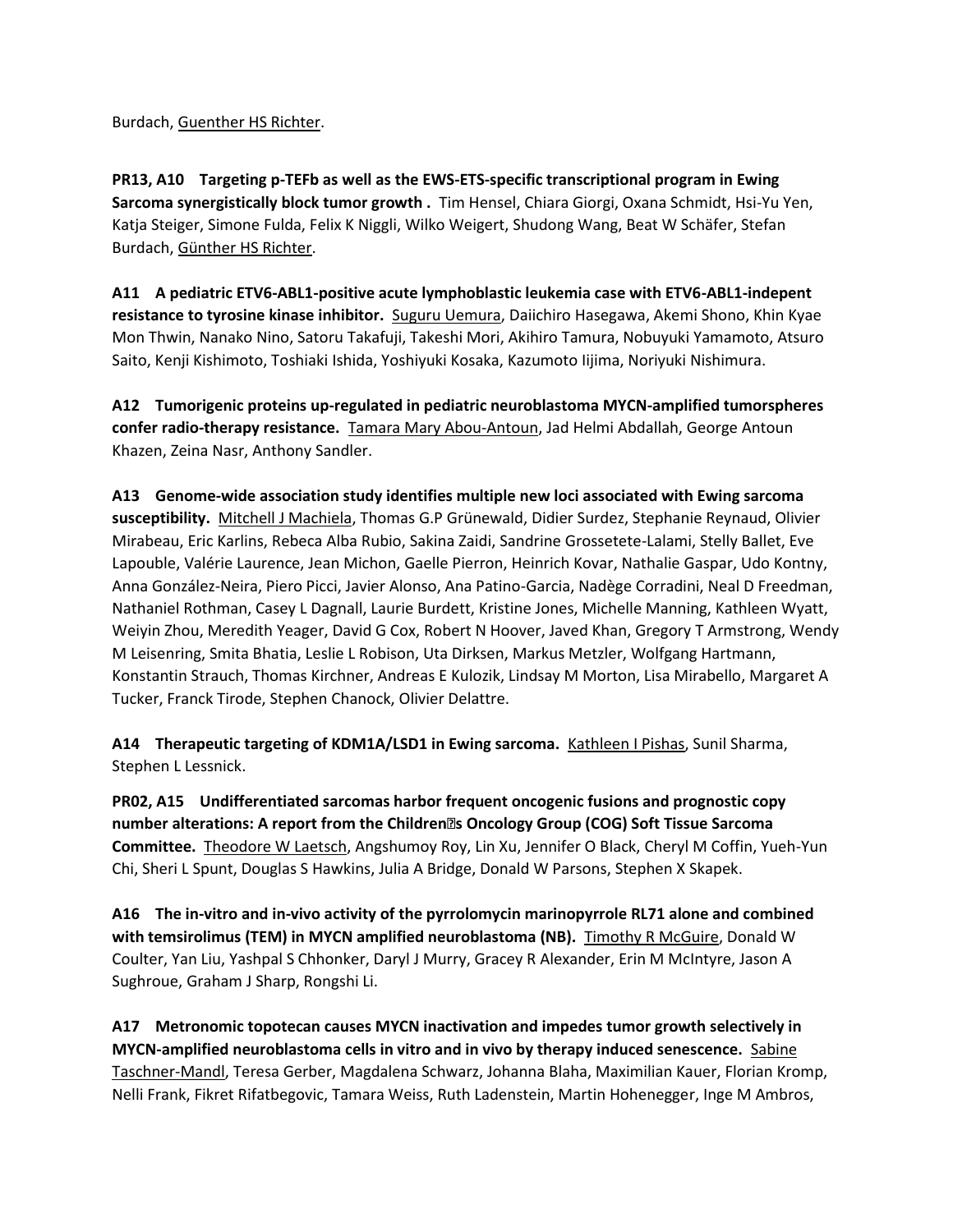Peter F Ambros.

**A18 Netrin-1/Neogenin-1 promotes neuroblastoma cell migration via activation of Integrin β1 .** Andrea A Villanueva, Carlos Cubo, Vicente A Torres, Sanchez-Gomez Pilar, Veronica Palma.

**A19 Human models of multlineage leukemia induced by NUP98-KDM5A chimeric fusion oncogene.** Sophie Cardin, Melanie Bilodeau, Louise Laramee, Loubna Jouan, Mathieu Roussy, R. Keith Humphries, Josee Hebert , Brian T. Wilhelm, Sonia Cellot.

**PR14, A21 Mutations in microRNA processing genes dysregulate a miR-16/34 - PLAG1 - IGF2 axis in Wilms tumors.** Kenneth S Chen, Emily K Stroup, Albert Budhipramono, Joshua T Mendell, James F Amatruda.

**A22 Identification of gene expression differences between primary pediatric tumors and their PDX models.** Jacob J Pfeil, Alex G Lee, Leanne C Sayles, Ellen T Kephart, Holly C Beale, Lauren M Sanders, Olena Morozova, Sofie R Salama, Alejandro Sweet-Cordero, David Haussler.

**PR09, A23 Cancer-specific retargeting of BAF complexes by a prion-like domain.** Gaylor Boulay, Gabriel J Sandoval, Nicolo Riggi, Sowmya Iyer, Rémi Buisson, Beverly Naigles, Mary E Awad, Shruthi Rengarajan, Angela Volorio, Matthew J McBride, Liliane C Broye, Lee Zou, Ivan Stamenkovic, Cigall Kadoch, Miguel N Rivera.

**A24 Tumor immune profiling suggests synovial sarcoma but not desmoplastic small round cell tumor may respond to cancer immunotherapies.** Mary Frances Wedekind, Kellie Haworth, Michael Arnold, Joseph Stanek, Timothy Cripe.

**A25 Prevalence of Klinefelter syndrome among males aged 0-19 years diagnosed with germ cell tumors: A report from the Children' s Oncology Group.** Lindsay A Williams, Nathan Pankratz, John Lane, Michelle Roesler, Michaela Richardson, A. Lindsay Frazier, James Amatruda, Jenny N Poynter.

**A26 Allorepertoire-derived HLA-A\*02:01/peptide-specific T cell receptor transgenic CD4+ T cells redirect a local and polyvalent T cell-mediated antitumor response in Ewing sarcoma .** Sebastian J Schober, Melanie Thiede, David Schirmer, Dirk Wohlleber, Guenther HS Richter, Dirk H Busch, Stefan EG Burdach, Uwe Thiel.

**A27 Ewing sarcoma partial regression without GvHD by chondromodulin-I/HLA-A\*02:01 specific allorestricted T cell receptor transgenic T cells.** Uwe Thiel, Sebastian J Schober, Ingo Einspieler, Andreas Kirschner, Melanie Thiede, David Schirmer, Katja Gall, Franziska Blaeschke, Oxana Schmidt, Susanne Jabar, Andreas Ranft, Rebeca Alba Rubío, Uta Dirksen, Thomas GP Grünewald, Poul H Sorensen, Guenther HS Richter, Irene Teichert von Luettichau, Dirk H Busch, Stefan EG Burdach.

**A28 Donor lymphocyte infusion after allogeneic stem cell transplantation is a feasible therapy option with acceptable toxicity rates in patients with refractory Ewing' s sarcoma and rhabdomyosarcoma.** Sebastian J Schober, Maximilian Steinhauser, Angela Wawer, Irene Teichert-von Luettichau, Christoph Salat, Rolf D Issels, Wolfgang Schwinger, Marek Ussowicz, Petar Antunovic, Luca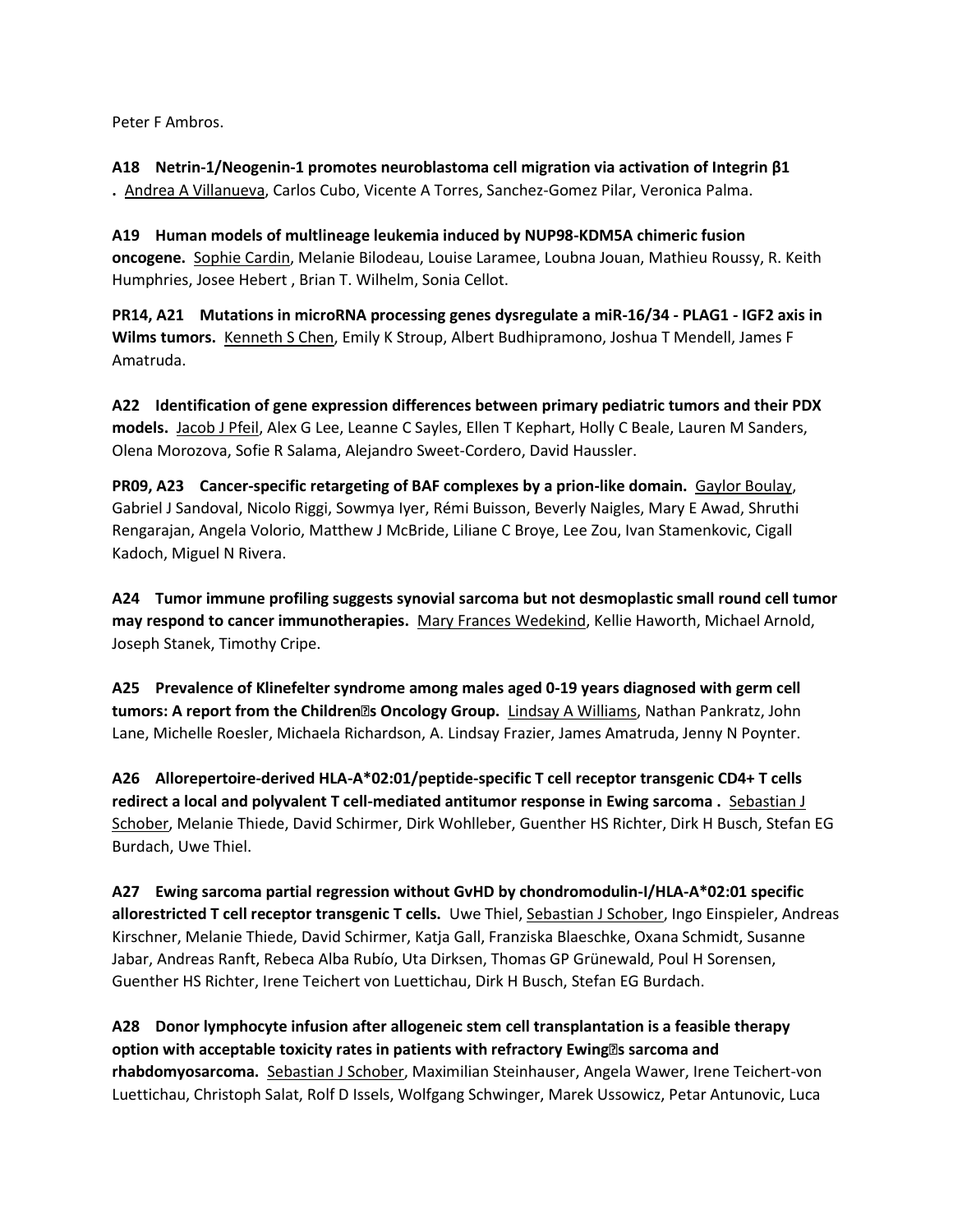Castagna, Hans-Jochem Kolb, Stefan EG Burdach, Uwe Thiel.

**PR16, A29 Whole genome analysis of the epigenetic mark 5-Hydroxymethylcytosine reveals differential profiles in low-, intermediate-, and high-risk Neuroblastomas.** Mark A Applebaum, Erin Barr, Ji Nie, Sakshi Uppal, Wei Zhang, Alexandre Chlenski, Helen Salwen, Marija Dobratic, Barbara Stranger, Lucy Godley, Chuan He, Susan L Cohn.

**A30 Novel T cell engaging antibodies against L1CAM for neuroblastoma.** Maya Suzuki, Hong Xu, Hongfen Guo, Brandon Nemieboka, Zhihao Wu, Jason Lewis, Nai-Kong V. Cheung.

**A31 A distinctive genomic and immunohistochemical profile for NOTCH3 and PDGFRB in infantile myofibroma with diagnostic and therapeutic implications.** Selene C Koo, Calicchio Monica, Benjamin Ferland, Marian H Harris, Jon C Aster, Katherine A Janeway, Alyaa Al-Ibraheemi, Alanna J Church.

**A32 Therapeutically targeting PRC2 expression and dynamics in rhabdoid tumor .** Maggie H Chasse, Elissa A Boguslawski, Katie M Sorensen, Courtney E Wernette, Susan M Goosen, Patrick J Grohar.

**A33 The Data Refinery: a resource of harmonized public gene expression data sets.** Kurt Wheeler, Jaclyn Taroni, Casey S Greene.

**A34 Gene editing with CRISPR-Cas9: Investigating novel therapeutic targets for the treatment of paediatric high grade glioma..** Alison Howarth, Dylan Jones, Daniel Ebner, Anbarasu Lourdusamy, Ruman Rahman, Geoff Pilkington, Richard Hill.

**A35 MERTK and BCL-2 as Potential Therapeutic Targets in Early T-Precursor Acute Lymphoblastic Leukemia.** Ryan J Summers, Katherine A Minson, Xiaodong Wang, Stephen V Frye, H. Shelton Earp, Deborah DeRyckere, Douglas K Graham.

**A36 Integrated sequencing of pediatric thyroid carcinoma reveals frequent targetable alterations.** Samara L Potter, Jacquelyn Reuther, Ilavarasi Gandhi, Faith Hollingsworth, Hadi Sayeed, Horatiu Voicu, Nipun Kakkar, Koel Sen Baksi, Stephen F. Sarabia, Monica E. Lopez, Daniel C. Chelius, Ioanna D. Athanassaki, Rajkumar Venkatramani, Norma M Quintanilla, Dolores Lopez-Terrada, Angshumoy Roy, Donald Williams Parsons.

**A37 Self-seeding resulting from tumor-tumor IL-6 signaling protects lungs from osteosarcoma metastasis.** Amanda J Saraf, Helene Le Pommellet, Amy Gross, Sarah Winget, Ryan D Roberts.

**A38 RNA-Seq of diagnostic and relapse disseminated tumor cells (DTCs) in stage M neuroblastoma patients and first steps towards DTC-derived xenografts in zebrafish embryos.** Fikret Rifatbegovic, Sabine Taschner-Mandl, Martin Distel, M. Reza Abbasi, Christian Frech, Andrea Ziegler, Inge M. Ambros, Peter F. Ambros.

**A39 Characterizing the epigenetic effects of the histone 3.3 G34W mutation in giant cell tumors of bone.** Shriya Deshmukh, Sima Khazaei, Dylan Marchione, Ashot Harutyunyan, Benjamin Garcia, Nada Jabado.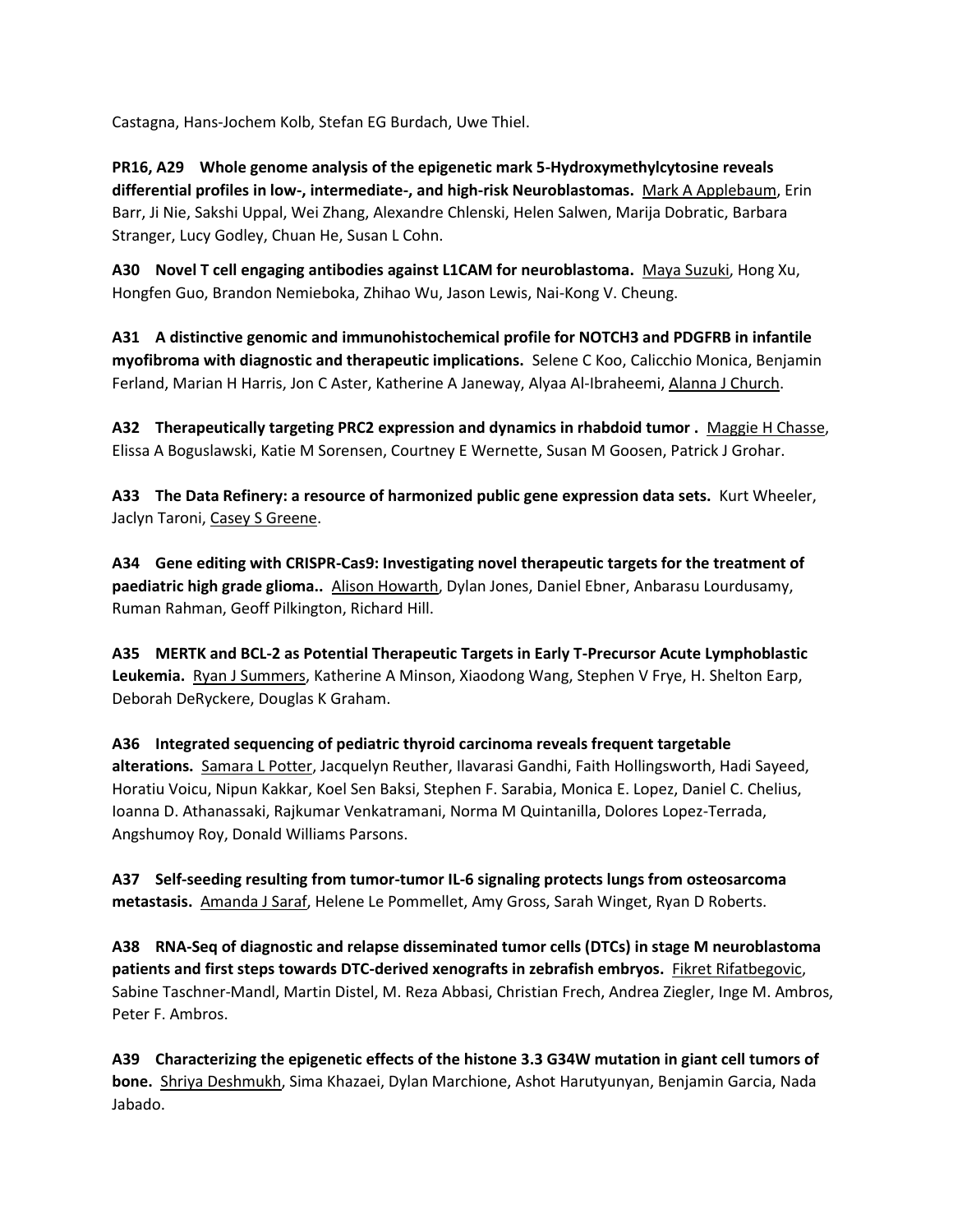## **A40 Screening for novel therapeutic agents for the treatment of aggressive childhood hepatoblastoma..** Kristi George MD, Josep-Maria Peralba Ph.D, Matthew Hart Ph.D, Hima Bansal Ph.D,

Gail Tomlinson MD, Ph.D.

**A41 Role of UHRF1 in tumorigenesis and metastasis of osteosarcoma.** Stephanie C Wu, Claudia A Benavente.

**A42 Prexasertib (LY2606368) is highly active as a monotherapy or in combination with chemotherapy in preclinical models of pediatric bone and soft tissue sarcoma.** Caitlin D Lowery, Wayne Blosser, Michele Dowless, Matthew Renschler, Jennifer Stephens, Richard Beckmann, Louis Stancato.

**A43 Deficiency of PTPRH in pediatric solid tumors identifies a high-risk phenotype that can be overcome by combinatorial tyrosine kinase inhibition.** Kathleen A Scorsone, Siddhartha Tyagi, Mayra C Orellana, Sonal Gahlawat, Amritha Nair, Tingting Sun, Thomas F Westbrook, Ronald J Bernardi.

**PR05, A44 Genomic analysis of osteosarcoma reveales opportunities for targeted therapy.** Leanne Sayles, Marcus Breese, amanda Koehne, krystal straessler, Stanley Leung, Aviv Spillinger, Doug Hawkins, steven dubois, Alex Lee, Bogdan Tanasa, Kim miok, avanthi shah, sheri spunt, neyssa marina, kim hazard, Alejandro sweet-cordero.

**A45 Tumor suppressor miR-584-5p regulates MYC and sensitizes MYC-amplified medulloblastoma to vincristine and ionizing radiation.** Nourhan Abdelfattah, Subapriya Rajamanickam, Santosh Timilsina, Panneerdoss Subbarayalu, Benjamin Onyeagucha, Manjeet Rao.

**A46 Heterotypic nucleosomes and PRC2 role in diffuse intrinsic pontine gliomas.** Andrea Piunti.

**A47 Inhibition of Histone Methyltransferase with Novel Epipolythiodioxopiperazines (ETP) Alkaloids in Pediatric High Grade Glioma.** Stephen Dombrowski, Thamara Abou-Antoun, Anthony Mansour, Rewa Arar, Mohammad Movassaghi, Erin Murphy, Shuvojit Banerjee, Xiao-Nan Li, Peter Houghton, Darell Bigner, Angel Montero Carcaboso, Jeremy Rich, Violette Recinos.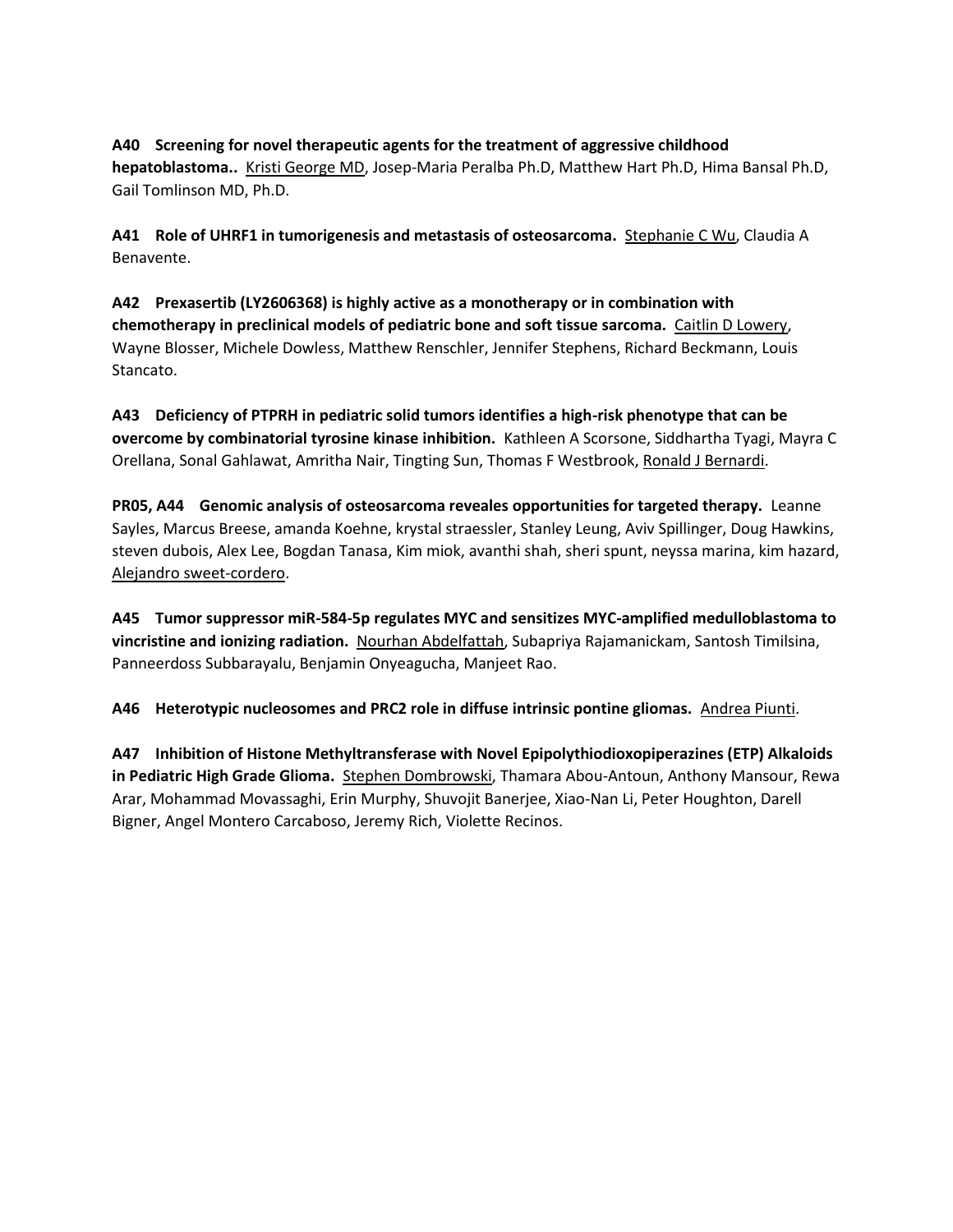

**Pediatric Cancer Research:** 



December 3-6, 2017 | Atlanta, GA

From Basic Science to the Clinic

**Poster Session B Tuesday, December 5, 2017 4:30 p.m. – 7:00 p.m. Grand Ballroom D&E**

**B01 Development of an in vitro drug-profiling platform for functional guidance of treatment decisions and identification of vulnerabilities in chemo-resistant relapsed Rhabdomyosarcoma tumors.** Beat W Schaefer, Gabriele Manzella, Michaela Roemmele, Luduo Zhang, Joëlle Tchinda, Felix Niggli, Marco Wachtel.

**B02 Distinct CD8+ T cell recognition profiles driven by conformational plasticity of recurrent neuroblastoma neoepitopes.** Sofie R Salama, Jugmohit S Toor, Arjun A Rao, Andrew C McShan, Mark Yarmarkovich, Sarvind Tripathi, Santrupti Nerli, Ada A Madejska, Son Nguyen, Karissa Yamaguchi, John M Maris, David Haussler, Nikolaos G Sgourakis.

**B03 Single Cell RNAseq of MYCN-amplified and non-amplified Neuroblastoma reveals intratumoral heterogeneity..** Kimal Rajapakshe, Qin M Wang, Julie Tomolonis, Cristian Coarfa, Jason M Shohet.

**B04 Direct down-regulation of MYC in AML cells using promoter G-quadruplex interacting small molecules.** Megan A Turnidge, Daniel H Wai, Apurvi Patel, Justin J Montoya, David W Lee, Laurence H Hurley, Vijay Gokhale, Robert J Arceci, David O Azorsa.

**B05 Mechanisms of PPM1D-mediated tumorigenesis in diffuse intrinsic pontine glioma (DIPG).** Mwangala P Akamandisa, Kai Nie, Jing Wen, Rita Nahta, Dolores Hambardzumyan, Robert C Castellino.

**B06 Overcoming hypoxia-induced resistance is essential for effective survivin targeting in acute myeloid leukemia.** David W. Lee, Justin Montoya, Kieran Finch, Jack Wilkinson-Dix, Robert J. Arceci, Daniel H Wai, Eiman Aleem.

**B07 The EWS-FLI1 oncoprotein level modulates SDF-CXCR4/CXCR7-NF-kB signaling in Ewing sarcoma..** Kelly M Bailey, Claire M Coogan, Elizabeth R Lawlor, Linda McAllister-Lucas.

**PR15, B08 Comprehensive analysis of hypermutation in human cancer reveals drivers that can be traced to the germline.** Brittany B Campbell, Nicholas Light, David Fabrizio, Matthew Zatzman, Fabio Fuligni, Richard de Borja, Scott Davidson, Melissa Edwards, Julia A Elvin, Karl P Hodel, Walter J Zahurancik, Zucai Suo, Tatiana Lipman, Katharina Wimmer, Christian P Kratz, Daniel C Bowers, Theodore W Laetsch, Gavin P Dunn, Tanner M Johanns, Matthew R Grimmer, Ivan V Smirnov, John M Maris, Eric Bouffet, Cynthia Hawkins, Joseph F Costello, M Stephen Meyn, Zachary F Pursell, David malkin, Uri Tabori, Adam Shlien.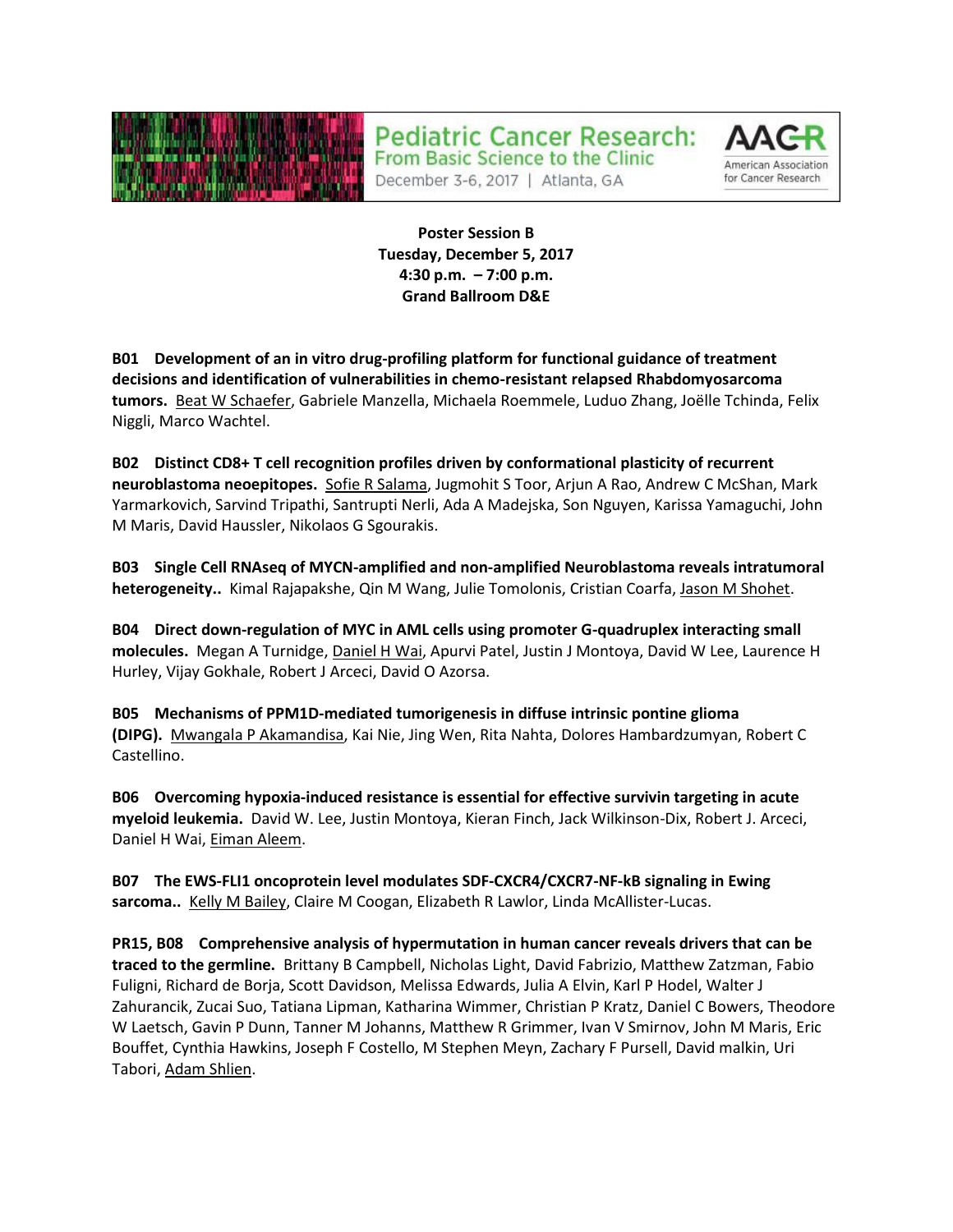## **B09 IL6 and CXCL8 mediate redundant tumor-host signaling pathways that facilitate osteosarcoma lung metastasis.** Ryan D Roberts, Hakan Cam, Amy C Gross, Sarah Winget, Doris Phelps, Peter J Houghton.

**PR11, B10 Synthetic lethality between ATRX mutations and MYCN amplification in neuroblastoma.** Maged Zeineldin, Sara M Federico, Lyra Griffith, Jongyre Jeon, Xiang Chen, John Easton, Jianrong Wu, Shenghua Mao, Yanling Liu, Arlene Naranjo, Alberto S Pappo, Michael D Hogarty, Michael A Dyer.

**B11 The MuSiC2 system for discovery and visualization of coding and non-coding cancer drivers.** Matthew A Wyczalkowski, Matthew H Bailey, Carolyn Lou, Felix Hu, Justin Y Chen, Prag Batra, Michael D McLellan, Li Ding, Michael C Wendl.

**PR08, B12 Overexpression and mutations of CXorf67 in ' infant-type' posterior fossa type-A ependymomas.** Ji Wen, Jens-Martin Hübner, Wilda Orisme, Gang Wu, Bo Tang, Sujuan Jia, John Easton, Kelly Haupfear, Brian D. Freibaum, Hong Joo Kim, Anthony High, Junmin Peng, Ruth G. Tatevossian, J. Paul Taylor, Stefan M. Pfister, Jinghui Zhang, Kristian W. Pajtler, Marcel Kool, David W. Ellison.

## **B13 Perineural invasion in Ewing sarcoma - a novel mechanism and new therapeutic**

**opportunities.** Susana Galli, Sung-Hyeok Hong, Jason U Tilan, Mina Adnani, Shiya Zhu, Yassi Fallah, Yi-Chien Lee, Olga Rodriguez, Chris Albanese, Ewa Izycka-Swieszewska, Joanna Kitlinska.

**B14 Establishment and characterization of in vitro models of alternative lengthening of telomeres (ALT) in pediatric high grade glioma.** Jacqueline A Brosnan-Cashman, Mindy K Graham, Anthony J Rizzo, Kaylar Myers, Rebecca Zhang, Ezgi Göger, Reza Zarinshenas, Christine Davis, Ming Yuan, Dinesh Rakheja, Eric H Raabe, Charles G Eberhart, Christopher M Heaphy, Alan K Meeker.

**B15 DIFFERENT STRUCTURAL FEATURES OF EWS ARE REQUIRED FOR DISTINCT MODES OF EWS/FLI-MEDIATED ONCOGENIC GENE REGULATION.** Emily R Theisen, Kyle R Miller, Stephen L Lessnick.

**B16 Evaluation of LDH inhibition as a treatment strategy in Ewing Sarcoma.** Christine M Heske, Anna E Gibson, Josh T Baumgart, Choh Yeung, Sameer H Issaq, A Mendoza, Michelle S Johnson, Guiseppe L Squadrito, Lillian Culp, Victor M Darley-Usmar, Len M Neckers.

**B17 ADGRB3 is a novel tumor suppressor epigenetically silenced in WNT medulloblastoma.** Debanjan Bhattacharya, Dan Zhu, Narra Devi, Erwin G Van Meir.

**B18 Modeling renal medullary carcinomas identifies druggable vulnerabilities in SMARCB1 deficient cancers.** Andrew L Hong, Yuen-Yi Tseng, Bryan D Kynnap, Mihir B Doshi, Jeremiah Wala, Gabriel Sandoval, Alanna J Church, Elizabeth Mullen, Cigall Kadoch, Charles W.M. Roberts, Rameen Beroukhim, Jesse S Boehm, William C Hahn.

**B19 ARID1A is a 1p36 tumor suppressor that collaborates with N-Myc in neuroblastoma..** Jesus Garcia-Lopez, Kirby Wallace, Joel Otero, Rachelle Olsen, David Finkelstein, Jerold Rehg, Yongdong Wang, Kevin Freeman.

**B20 Deciphering heterogenity and plasticity in neuroblastoma.** Simon Durand, Valentina Boeva,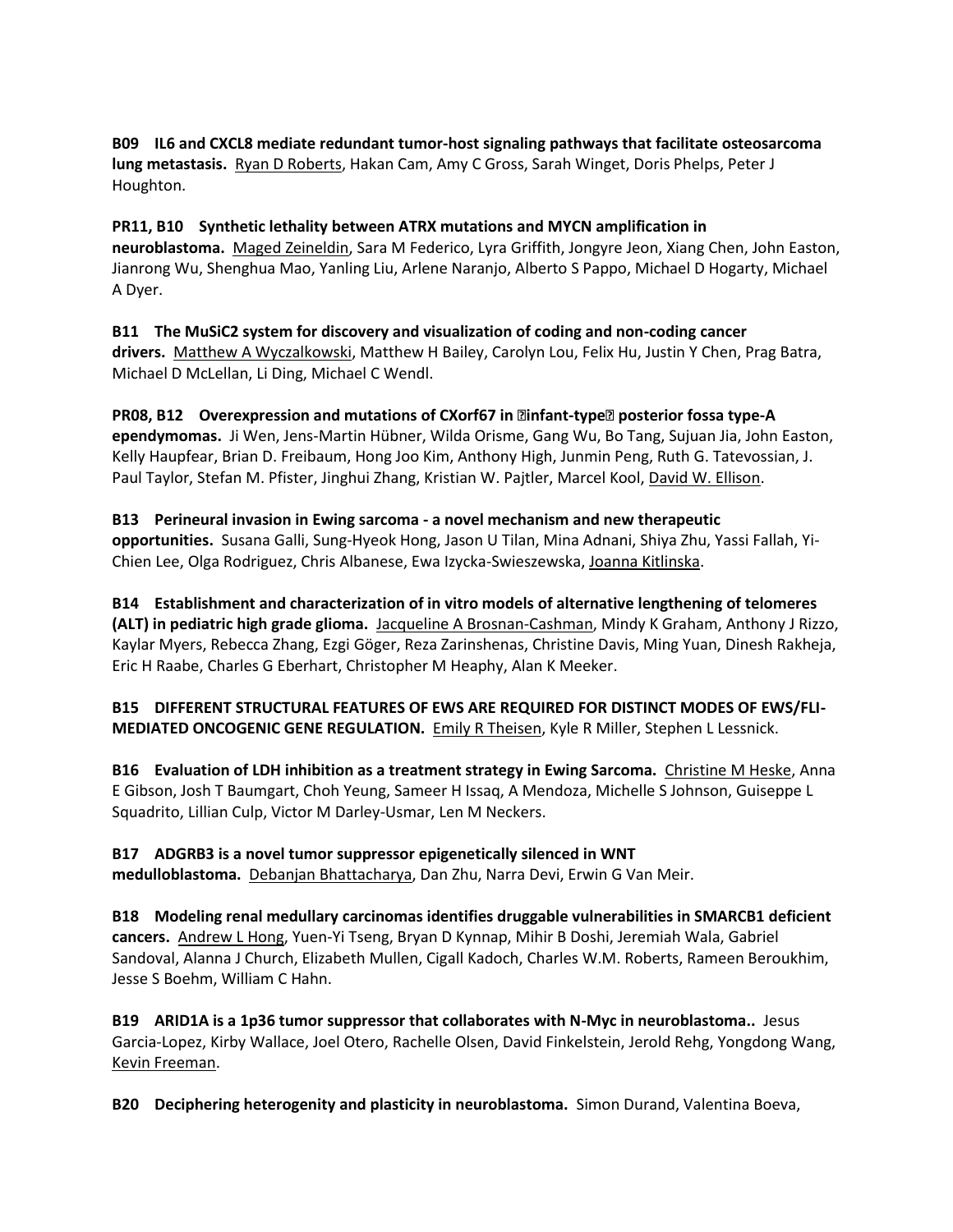Caroline Louis-Brennetot, Agathe Peltier, Cécile Pierre-Eugène, Sylvain Baulande, Olivier Delattre, Isabelle Janoueix-Lerosey.

**B21 Epigenetic modifiers MLL1 and JMJD3 regulate neuroblastoma tumorigenicity by maintaining a cancer stem cell-like population..** Saurabh Agarwal, Julie Tomolonis, Sanjeev Vasudevan, Jason Shohet.

**B22 Antitumor effects of selective PRMT1 inhibitors on neuroblastoma in vitro and in vivo.** Jeanne N Hansen, Louis T Lotta, Allison Eberhardt, Yujun George Zheng, Sen Ji, Shengyong Yang, Nina F Schor, Xingguo Li.

**PR01, B23 PAX3-FOXO1 transgenic zebrafish models identify HES3 as a mediator of tumorigenesis.** Genevieve C Kendall, Sarah Watson, Lin Xu, Whitney Murchison, Franck Tirode, Olivier Delattre, James F Amatruda.

**B24** Characterization of somatically-acquired regulatory mutations in high-risk neuroblastoma. Jo Lynne Harenza, Gregory Chen, John M Maris.

**B25 Integrative analysis of whole-genome and RNA sequencing in high-risk pediatric malignancies.** Marcus R Breese, Avanthi T Shah, Bogdan Tanasa, Alex G Lee, Stanley G Leung, Aviv Spillinger, Heng-Yi Liu, Florette K Hazard, Alejandro Sweet-Cordero.

**B26 Novel lncRNA Regulates PAX3/FOXO1 Expression and is Essential for RMS Tumorigenesis.** Xiang Chen, Mireya Herrera-Herrera, Justina McEvoy.

**B27 Anaplastic lymphoma kinase addicted neuroblastoma cell lines are associated with growth upon treatment with MEK inhibitor trametinib..** bengt hallberg, Ganseh Umapathy, Jikui Guan, Dan Gustafsson, Niloufar Javanmardi, Diana Cervantes-Madrid, anna djoos, tommy martinsson, ruth Palmer.

**PR04, B28 GD2-directed chimeric antigen receptor T cells mediate potent anti-tumor effect and cure in xenograft models of diffuse intrinsic pontine glioma.** Robbie G Majzner, Christopher Mount, Shree Sundaresh, Evan Arnold, Meena Kadapakkam, Louai Labanieh, Pamelyn Woo, Michelle Monje, Crystal L Mackall.

**PR12, B29 Hedgehog pathway drives fusion-negative rhabdomyosarcoma initiated from nonmyogenic endothelial progenitors.** Catherine J. Drummond, Jason A. Hanna, Matthew R. Garcia, Daniel J. Devine, Alana J. Heyrana, David Finkelstein, Jerold E. Rehg, Mark E. Hatley.

**B30 Dianhydrogalactitol (VAL-083) has the potential to overcome major challenges in the treatment of DIPG.** Anne Steino, Beibei Zhai, Beibei Zhai, Jeffrey Bacha, Dennis Brown, Shaun Fouse, Joe Costello, Mads Daugaard, Mads Daugaard, Sabine Mueller.

**B31 Multi-parameter Profiling of Abscopal Effect (AbE) in a Pediatric Fibrosarcoma with EML4-NTRK3 Fusion.** Robyn D Gartrell, Jennifer S Sims, Sunjay M Barton, Angela Kadenhe-Chiweshe, Filemon Dela Cruz, Andrew T Turk, Andrew L Kung, Jeffrey N Bruce, Yvonne M Saenger, Darrell J Yamashiro, Eileen P Connolly.

**B32 A novel role for the EWS portion of EWS/FLI in binding GGAA-microsatellites required for**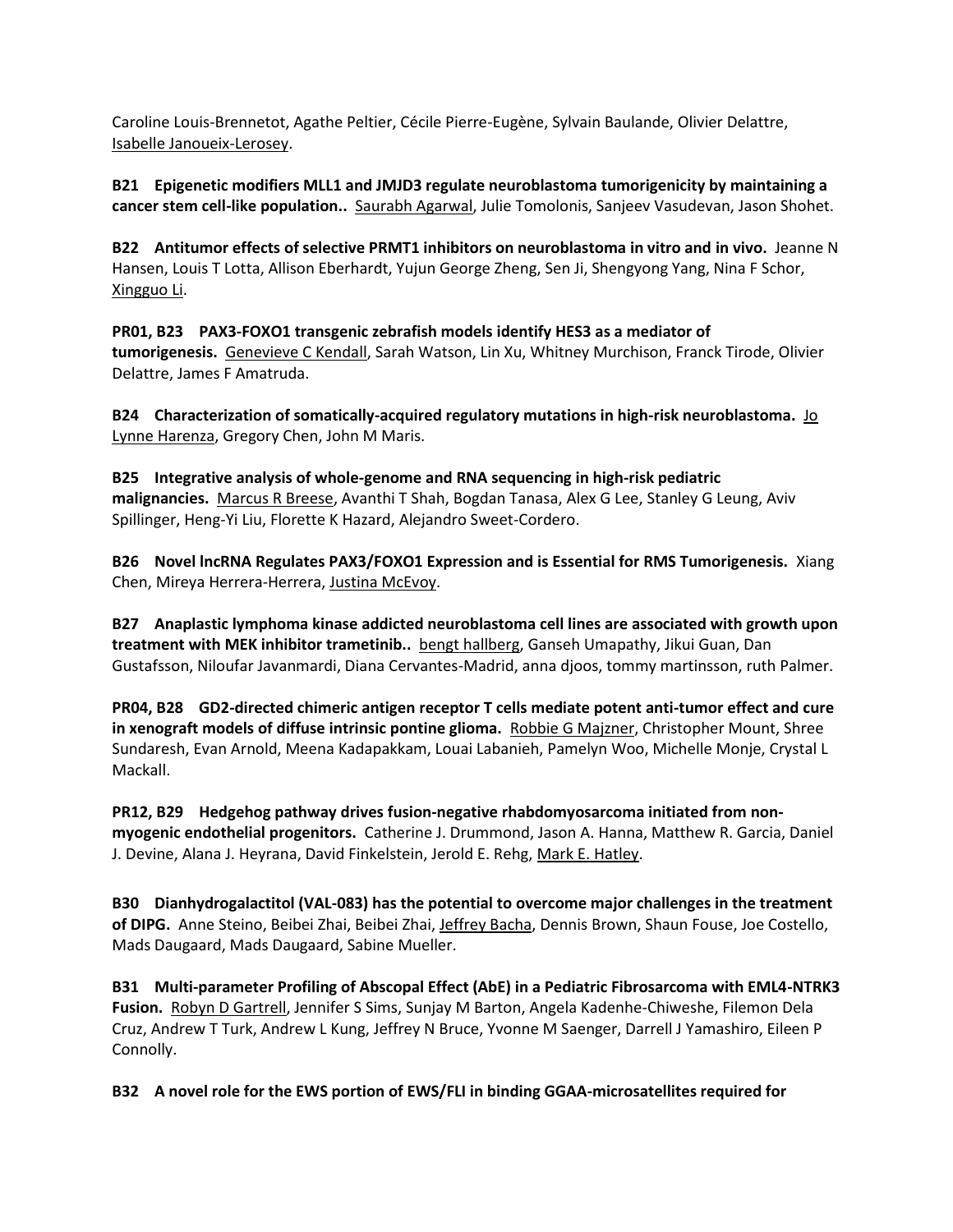**oncogenic transformation in Ewing sarcoma.** K. M. Johnson<sup>1,2,3</sup>, S. L. Lessnick<sup>1,2,3</sup>. <sup>1</sup>Center for Childhood Cancer and Blood Disorders, Columbus, OH, <sup>2</sup>The Research Institute at Nationwide Children's Hospital, Columbus, OH, <sup>3</sup>Biomedical Sciences Graduate Program, The Ohio State University, Columbus, OH.

**B33 Ectonucleotide pyrophosphatase/phosphodiesterase is a potential driver of metastasis in a subset of human osteosarcoma.** Amanda L Koehne, Leanne C Sayles, Alex Lee, Stanley G Leung, Aviv Spillinger, Raffi S Avedian, David G Mohler, Alejandro Sweet-Cordero.

**B34 PD-0332991/palbociclib facilitates the physical interaction between RB1 and BIN1 to increase the vulnerability of pediatric osteosarcoma cells to PARP inhibition.** Watson P. Folk, Kelly Homlar, Daitoku Sakamuro.

**B35 Reactivation of p53 signaling in hepatoblastoma with a stapled peptide dual inhibitor of MDM2 and MDM4.** Sarah E Woodfield, Roma H Patel, Aryana M Ibarra, Zhenghu Chen, Sanjeev A Vasudevan.

**B36 Targeting MDM4 in neuroblastoma to reactivate p53 signaling.** Sarah E Woodfield, Roma H Patel, Aryana M Ibarra, Zhenghu Chen, Sanjeev A Vasudevan.

**B37 Assessing DNA damage response pathway proteins ATM and p53 in fibrolamellar hepatocellular carcinoma with PRKACA-DNAJB1 fusion protein.** Anju Karki, Khashayar Vakili, Antonio R Perez-Atayde.

**B38 Tetravalent Bispecific Antibodies Specific for HER2 and Disialoganglioside GD2 to Engage polyclonal T-cells for osteosarcoma therapy.** Jeong A Park, Hong Xu, Irene Cheung, Nai-Kong V. Cheung.

**B39 Osteosarcoma cells interact with bronchial cells in lung to drive production of pro-metastatic cytokines.** John Hinckley, Amy Gross, Ryan Roberts.

**B40 Perturbation of proteostasis is lethal in SMARCB1 deficient tumors.** Melinda Soeung, Alessandro Carugo, Frederick Scott Robinson, Rosalba Minelli, Federica Carbone, Anirban Maitra, Andrea Viale, Charles W.M. Roberts, Nizar Tannir, Giulio F Draetta, Giannicola Genovese.

**B41 Modeling bone development and cancer predisposition in Diamond Blackfan Anemia (DBA).** Jimmy Hom, Brian Dulmovits, Luanne Peters, Adrianna Vlachos, Jeffrey M Lipton, Lionel Blanc.

**B42 The properties of ex vivo expanded γδ T cells provide for the rational use of combination therapies.** Jaquelyn T Zoine, Kathryn S Sutton, Kristopher A Knight, Kelly C Goldsmith, Christopher B Doering, H. Trent Spencer.

**B43 The CDK4 and 6 inhibitor abemaciclib induces both epigenetic and immunogenic responses in preclinical models of Ewing's sarcoma.** Michele Dowless, Caitlin Lowery, Matthew Renschler, Wayne Blosser, Jennifer Stephens, Robert Flack, Kelly Credille, Mia Chen, Frank Dorsey, Lillian Sams, Philip Ebert, Jonathan Olsen, Terry Shackleford, Peter Houghton, Louis Stancato.

**B44 Identification of epigenomic changes induced by H3 K27M mutation in glioblastoma using patient-derived and CRISPR/Cas9 edited cell lines.** Ashot S Harutyunyan, Brian Krug, Simon Papillon-Cavanagh, Haifen Chen, Shriya Deshmukh, Warren A Cheung, Rui Li, Jad Belle, Denise Bechet, Nicolas De Jay, Michele Zeinieh, Tenzin Gayden, Caterina Russo, Leonie Mikael, Damien Faury, Claudia Kleinman, Tomi Pastinen, Jacek Majewski, Nada Jabado.